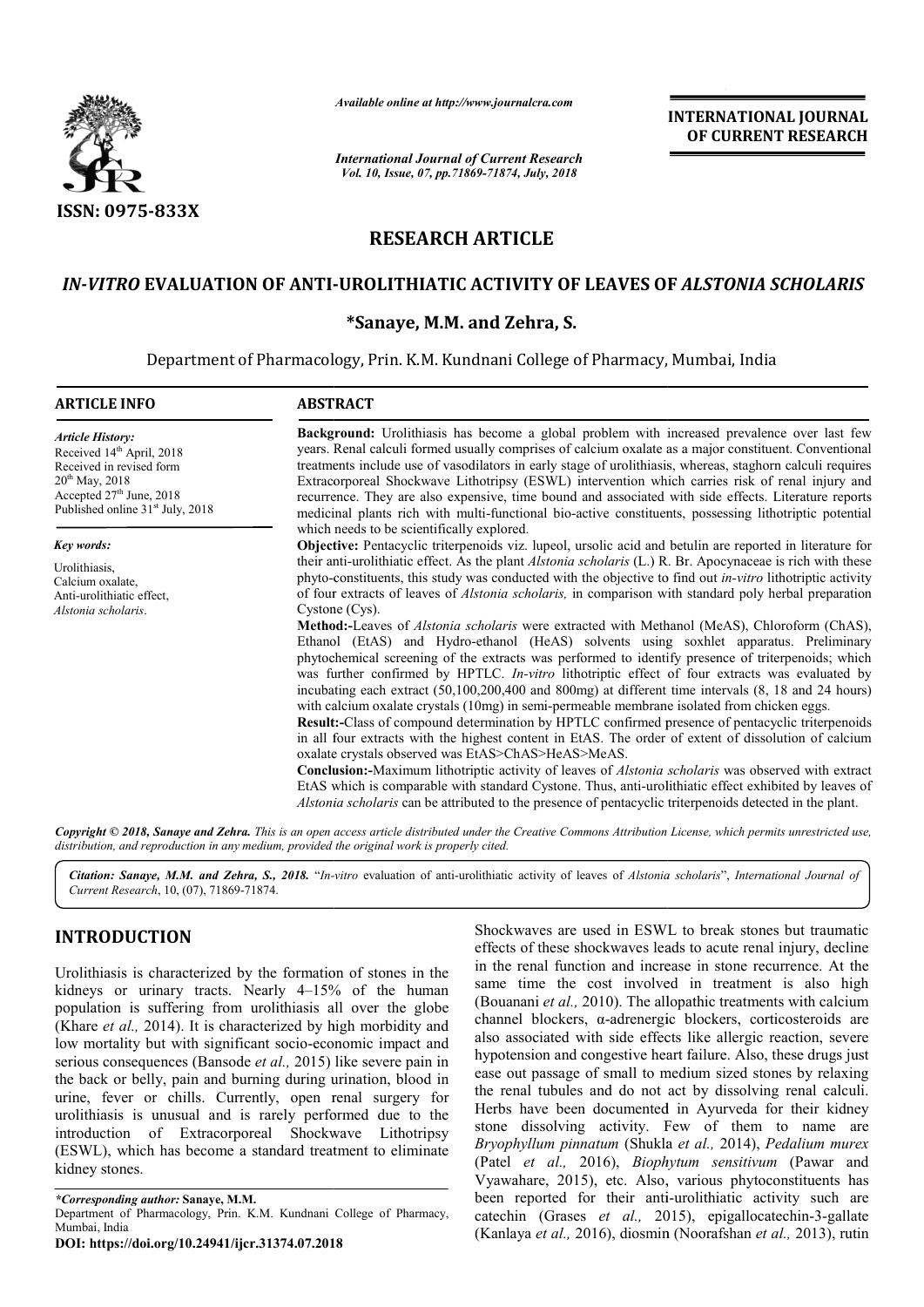(Ghodasara *et al.,* 2010), quercetin (Zhu *et al.,* 2014). Similarly, Pentacyclic triterpenoids of plant origin have been reported in literature to be efficient in minimizing crystal induced renal per oxidative changes. Presence of lupeol, in other plants have been claimed to prevent renal calculi induced tissue damage along with dissolution of urinary stone forming constituents (Yadav *et al.,* 2011). Leaves of *Alstonia scholaris* (L.) R. Br. Apocynaceae is reported to be store houses of pentacyclic triterpenoids like lupeol, betulin, ursolic acid (El-Askary *et al.,* 2012). Hence in this study plant *A.scholaris* is selected to probe its lithotriptic effect. In addition it possess immense pharmacological effects like anti-bacterial, antioxidant, anti-inflammatory and analgesic (Pratap *et al.,* 2013) which can further reduce associated complications of Urolithiasis. Thus efforts have been made in this study to probe efficiency of leaves of *A.scholaris* to dissolve calcium oxalate crystals (which constitutes 80% of analyzed calculi (Prien and Prien, 1968)) by *in-vitro* method in comparison with standard poly herbal preparation Cystone.

# **MATERIALS AND METHODS**

**Plant:** The fresh leaves of *A.scholaris* were procured from Joginder Nursery, Delhi. Leaves were shade dried, crushed and ground to obtain a coarse powder. This powder was subjected to soxhlet extraction using methanol (MeAS), chloroform (ChAS), ethanol (EtAS) and hydro-alcohol (HeAS) (70% ethanol+ 30% water) as solvents. Extraction was continued till the siphon tube showed colorless solvent, after which extracts obtained were collected. Excess of solvent from each extract was evaporated to obtain semi-solid mass. All extracts were stored in air tight container in refrigerator at 2-8°C. Fresh leaves of *A.scholaris* with flowers were authenticated at St Xavier's Blatter Herbarium under specimen number NI-1417 of N. A. Irani.

**Chemicals:** All the chemicals and solvents used were of analytical grade and purchased from Loba chemie Ltd (Mumbai, India). Standard poly herbal preparationcystone (Cys) was procured from Himalaya Co. Chicken eggs were procured from local market.

**Preliminary phytochemical screening of extracts:** Extracts MeAS, ChAS, EtAS and HeAS were subjected to qualitative phytochemical screening (Palve *et al.,* 2015)

- 1. **Alkaloids (Dragendorff's Test):** To each extract dilute HCl was added. Shaken and then filtered. To 2- 3ml of this filtrate few drops of Dragendorff's reagent was added and observed for color of ppt.
- 2. **Glycosides (Borntrager's test):** To each extract dilute H2SO4 was added, boiled and filtered. To cold filtrate, equal volume of benzene and chloroform was added. Shaken well. Organic layer was separated, ammonia was added and change in color of ammoniacal layer was observed.
- 3. **Flavonoids (NaOH Test):** Extracts were treated with few drops of sodium hydroxide solution. Change in color after the addition of acid was recorded.
- 4. **Terpenoids (Salkowski Test):-** Each extract was mixed with 0.4ml of chloroform and 0.6ml of concentrated  $H_2SO_4$  was added carefully to form a layer at the interface. Color formed at the interface was observed.
- 5. **Steroids (Liebermann-Burchard Test):** 2ml of each extract was mixed with chloroform. To this solution 1- 2ml of acetic anhydride was added and concentrated H2SO4 was added from side of test tube. Sequence of the color formed was observed.
- 6. **Saponins (Foam Test):** The small quantity of each extract was diluted with 4ml of distilled water. The mixture was shaken vigorously. Persistence of foam was observed for 10 minutes.
- 7. **Phenols (Ferric chloride Test):** The small quantity of each extract was treated with a few drops of ferric chloride solution. Formation of color was observed.

**Identification of Triterpenoids using HPTLC:** Each of the extract was dissolved in methanol and sonicated for 900 seconds. Mobile phase was optimized by hit and trial to obtain maximum separation of bands on plate. Aluminium silica gel 60  $F<sub>254</sub> TLC$  plates (Merck) were used as stationary phase. 8mm bands of sample aliquot of each extract was applied using Camag Linomat 5 as applicator. Twin trough developing chamber was saturated with solvent vapors of optimized mobile phase (n-Hexane: Ethylacetate  $(5:5 \text{ v/v})$ ) for 20 minutes. Plate was developed, air dried and derivatized using Anisaldehyde Sulphuric acid Reagent (ASR) and heated at 110°C for 3-5 minutes. After derivatization images were captured at 254nm, UV-Visible and 366nm and scanned at 540nm using Camag TLC Scanner III to record densitogram.

### *In-vitro* **anti-urolithiatic study (Atodariya** *et al.,* **2013; Saravanasingh** *et al.,* **2016)**

### **(A) Preparation of experimental kidney stones by homogenous precipitation method:**

- 1. Equimolar solution of calcium chloride dihydrate (AR) dissolved in distilled water and sodium oxalate (AR) dissolved in 10ml of  $2N H_2SO_4$  were mixed in a beaker and allowed to react. Distilled water was added drop by drop till the precipitate of calcium oxalate (CaOx) is formed
- 2. Precipitate was freed from the traces of sulphuric acid with the help ammonia solution. Further, precipitate was washed with distilled water and dried at 60°C for 4 hours.

## **(B) Optimized method for isolation of semi-permeable membrane from chicken eggs:**

- 1. The semi-permeable membrane (SPM) of eggs lies in between the outer calcified shell and the inner contents like albumin and yolk.
- 2. Shell was removed chemically by placing the eggs in 3M HCl for 1-2 hours, which caused complete decalcification.
- 3. Decalcified egg was washed with distilled water and with a sharp pointer a hole was made on the top to squeeze out inner contents completely.
- 4. The outer egg membrane was washed thoroughly with distilled water and placed in ammonia solution in the moistened condition for a while and was rinsed again with distilled water. This isolated SPM was stored in refrigerator at pH of 7-7.4 in phosphate buffer.

**(C) Incubation of extracts with calcium oxalate crystals for estimation of lithotriptic effect:**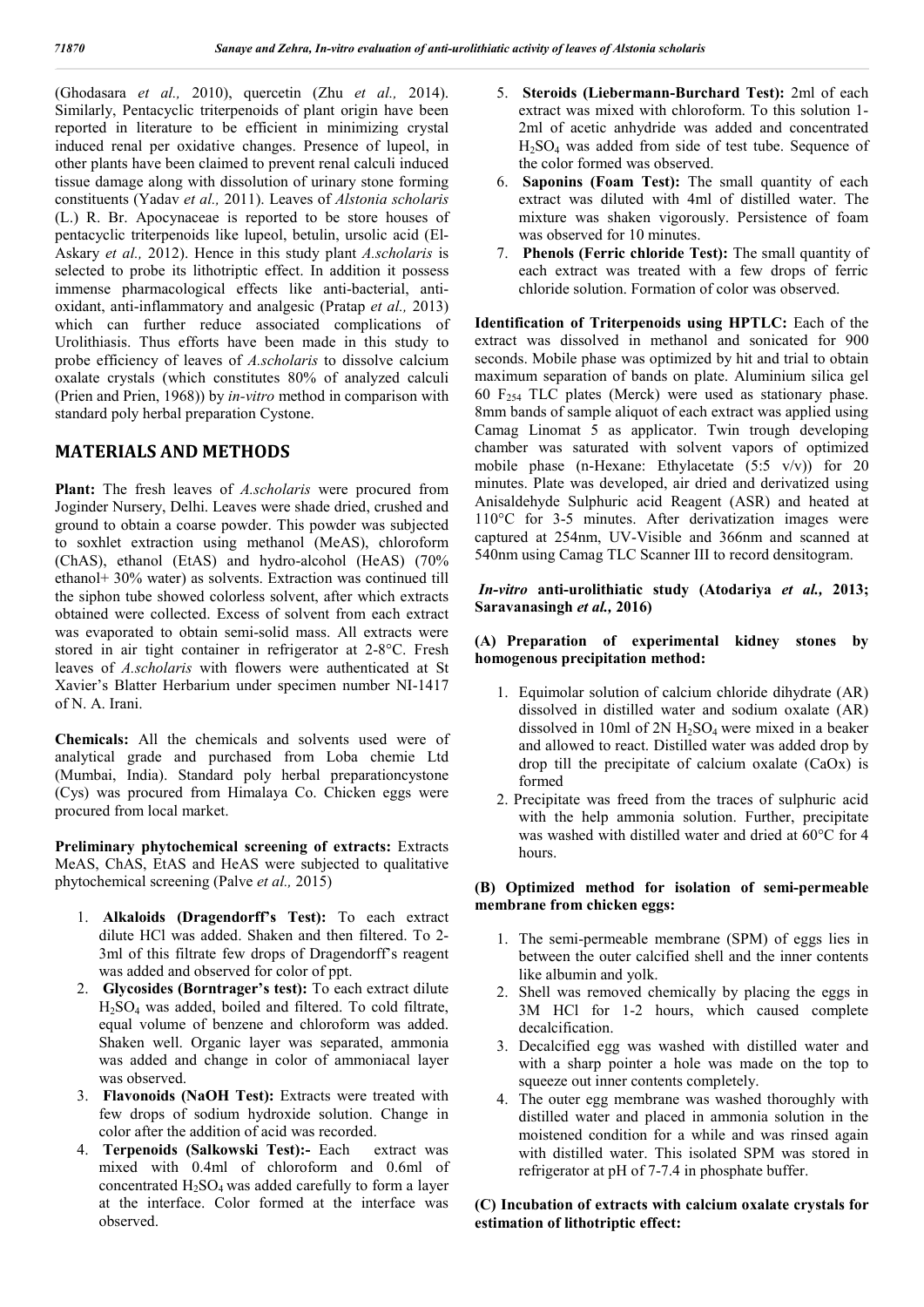- 1. 10mg of CaOx crystals and various concentrations (50, 100, 200, 400, 800mg) of extracts MeAS, ChAS, EtAS, HeAS and standard Cys were accurately weighed and packed together in the isolated SPM pouch. Separately, only 10mg of CaOx was packed in SPM pouch which was used as blank.
- 2. SPM pouch was suspended in a conical flask containing 100ml of 0.1M TRIS buffer.  $(pH = 7)$ .
- 3. All conical flasks containing SPM pouches were placed in incubator, preheated to 37°C for 2 hours, for different time intervals viz 8hours, 18hours and 24hours.
- 4. The contents of SPM pouches were removed into conical flask after each time interval. ator, preheated to 37°C for 2 hours, for different<br>ervals viz 8hours, 18hours and 24hours.<br>ntents of SPM pouches were removed into<br>flask after each time interval.<br>1N  $H_2SO_4$  was added to each conical flask and
- 5. 20ml of  $1N H_2SO_4$  was added to each conical flask and titrated with  $0.9494N$  KMnO<sub>4</sub> till a light pink color end point was obtained.
- 6. Following factor was used for calculation of undissolved CaOx crystals:1ml of  $0.9494N$  KMnO<sub>4</sub> is equivalent to 0.1898mg of calcium.
- 7. The amount of calcium in undissolved CaOx was subtracted from blank reading to know quantity of CaOx dissolved by test extract.

# **RESULTS**

Physicochemical and Phytochemical testing: Extraction of dried leaf powder of *A.scholaris* with various solvents produced 17.23%, 12.53%, 13.42%, 19.71% w/w yields for extracts MeAS, ChAS, EtAS, and HeAS respectively. All four extracts were weakly acidic. Presence of various phytoconstituents was confirmed using battery of chemical tests. Qualitative phytochemical screening of extracts revealed presence of phytoconstituents like alkaloids, flavonoids, triterpenoids, steroids and phenols in all four extracts. Along with these phytoconstituents additional presence of glycosides was detected in ChAS and EtAS and saponins were found in MeAS, EtAS and HeAS extracts.

**HPTLC class of compound determination for triterpenoids**: Mobile phase optimized by using hit and trial method was n-Hexane: Ethylacetate  $(5.5 \text{ v/v})$ . Presence of triterpenoids in all extracts was confirmed by observing violettriterpenoids in all extracts was confirmed by observing violet blue coloration after derivatization with ASR.  $R_f$  values found were 0.46, 0.53, 0.7, 0.81 and 0.87. However among all four extracts, EtAS showed more intense color bands for triterpenoids. Percent areas of triterpenoid bands obtained of EtAS at  $R_f$  values 0.46, 0.53, 0.7, 0.81 and 0.87 were found to be 28.24%, 13%, 14.87%, 17.46% and 24% respectively; which is higher as compared to other extracts. Thus, indicating higher content of triterpenoids in EtAS as compared to other extracts.

*In-vitro* **lithotriptic effect:** All four extracts of leaves of *A.scholaris* were found to produce lithotriptic effect. The order of dissolution of CaOx crystals observed after incubation at various time intervals (8, 18 and 24hours) for varied range of concentrations (50, 100, 200, 400 and 800mg) of each extract was found to be EtAS>ChAS>HeAS>MeAS. Incubation period optimized to produce maximum crystal dissolution was 24 hours. After incubation for 24 hours EtAS produced 32%, 40%, 50%, 60% and 63% dissolution of calcium oxalate crystals at concentrations 50, 100, 200, 400 and 800mg respectively. Among four extracts extent of dissolution after incubation period of 24 hours exhibited by EtAS (63%) at

formulation preparation Cys (65.6%). concentration 800mg was comparable with marketed

**Table 1. Physicochemical properties of extracts 1. Physicochemical** 

| Extract     | $%$ Yield ( $%$ w/w) | Appearance  | Consistency   | pН |
|-------------|----------------------|-------------|---------------|----|
| MeAS        | 17.23%               | Dark green  | Thick, sticky | 6  |
| ChAS        | 12.53%               | Light green | Solid, Dry    | 5  |
| EtAS        | 13.42%               | Dark green  | Solid, Dry    | 5  |
| <b>HeAS</b> | 19.71%               | Dark green  | Thick, sticky | 5  |

**Table 2. Qualitative phytochemical screening phytochemical screening of each extract**

| Phytochemicals  | <b>MeAS</b> | <b>ChAS</b> | <b>EtAS</b> | <b>HeAS</b> |
|-----------------|-------------|-------------|-------------|-------------|
| Alkaloids       |             |             |             |             |
| Glycosides      |             |             |             |             |
| Flavonoids      |             |             |             |             |
| Triterpenoids   |             |             |             |             |
| <b>Steroids</b> |             |             |             |             |
| Saponins        |             |             |             |             |
| Phenols         |             |             |             |             |

 $(+)$  =Present,  $(-)$  =Absent.



A:-Decalcification of egg in HCl;B:-Isolation of SPM from egg; C:-Filling of CaOx crystals in SPM pouch; D:-Mixing of extract with CaOx crystals in SPM CaOx crystals in SPM pouch; D:-Mixing of extract with CaOx crystals in SPM pouch; E:-Suturing of SPM pouch; F:-Incubation of filled SPM pouch in 0.1M Tris buffer

#### **Fig 1:-** *In-vitro* **lithotriptic effect**

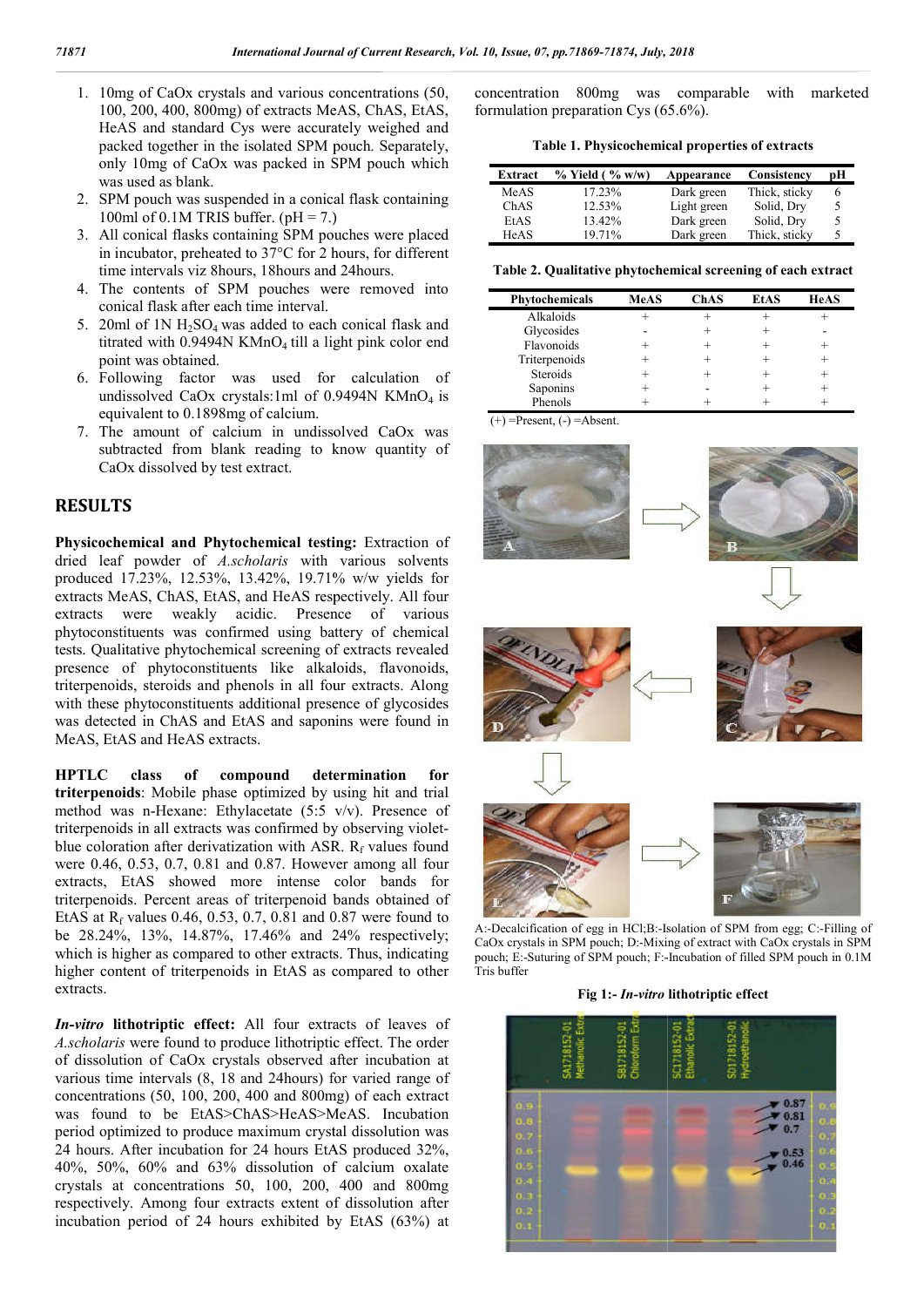#### **Fig 2. HPTLC chromatogram of MeAS, ChAS, EtAS and HeAS at 366nm showing different bands of separated triterpenoids with their Rf values 0.46, 0.53, 0.7, 0.81, 0.87 respectively**



X axis represents concentration in mg; Y-axis represents % dissolution; each column represent mean of 3 readings  $(n=3)$ ; Vertical error bar represents  $\pm SD$ 

**Figure 3. Percent dissolution of CaOx crystals after incubation period of 8 Hours**



X axis represents concentration in mg; Y-axis represents % dissolution; each column represent mean of 3 readings (n=3); Vertical error bar represents ±SD

**Figure 4. Percent dissolution of CaOx crystals after incubation period of 18 Hours**



X axis represents concentration in mg; Y-axis represents % dissolution; each column represent mean of 3 readings (n=3); Vertical error bar represents ±SD

**Figure 5. Percent dissolution of CaOx crystals after incubation period of 24 Hours**

# **DISCUSSION**

Kidney stones have afflicted mankind since a long time. Medical conditions which increase the risk for urolithiasis are idiopathic hypercalciuria, hyperoxalosis Dent's disease, medullary sponge kidneys, polycystic kidney disease, hyperparathyroidism, irritable bowel disease (IBD) and renal tubular acidosis or sarcoidosis (Han *et al.,* 2015). Patients with a family history of nephrolithiasis have a 2.5 times greater risk of stone formation (Curhan *et al.,* 1997). Other reasons for urolithiasis include modifications in lifestyle such as increase intake of caffeine, sodium, sugar, alcohol and low intake of fluids, etc. Current therapies available are costly, time bound and cannot be prolonged because of associated side effects (Segura *et al.,* 1997). Hence, there is need to probe a therapeutic approach which is economical, safe and effective. Since antiquity medicines of plant origin have been found to be safe, effective and free from side effects. One such medicinal plant with multiple therapeutic potentials is *A.scholaris*. Leaves of *A.scholaris* are rich with pentacyclic triterpenoids like lupeol, ursolic acid, betulin (El-Askary *et al.,* 2012Wang *et al.,* 2017). These triterpenoids are known for their urinary stone diluting activity. Hence, in this study leaves of *A.scholaris* were selected to probe lithotriptic effect. *In-vitro* testing of lithotriptic effect was performed by incubating CaOx crystals with extracts MeAS, ChAS, EtAS, HeAS and standard Cys at various time intervals. Among various incubation periods tried, 24 hours incubation period exhibited maximum percent dissolution for extract EtAS (63%) and standard Cys (65.6%). In addition our study also optimized duration of invitro method. Although literature reports overnight immersion of egg in 2M HCl for complete decalcification of the shell our study optimized duration of immersion to 1-2 hours in 3M HCl thereby, reducing duration of experiment and allowing processing of more number of test samples in short time leading to increase productivity of method. It was observed that on incubation of 24 hours the order of dissolution of CaOx crystals for extracts was MeAS<HeAS<ChAS<EtAS. The degree of dissolution of CaOx crystals exhibited by EtAS was similar to that produced by standard Cys. EtAS produced dose dependent increase in rate of dissolution of CaOx crystals till 400mg (60%) whereas, ceiling effect was observed at 800mg (63%). HPTLC studies revealed presence of triterpenoids in all extracts but greater % area of bands of triterpenoids were observed in EtAS indicating their highest content. Thus, the observed lithotriptic activity exhibited by EtAS might be due to pentacyclic triterpenoids like lupeol, betulin, ursolic acid present in it in major amount. In addition our study also optimized time parameter of *in-vitro* method. As literature reports overnight immersion of egg in 2M HCl for complete decalcification of the shell. This study optimized duration of immersion to 1-2 hours in 3M HCl thereby, reducing duration of experiment and thus more number of test samples can be processed in short time leading to increase productivity of method. Anti-inflammatory and analgesic effects have been reported for ethanolic extract of leaves of *A.scholaris* (Luo and Shang, 2010). The association between inflammation and urolithiasis have been reported (Tang, and Lieske, 2014) Inflammatory responses are involved in renal injury which upregulates deposition of renal calculi. Reported antiinflammatory effect of EtAS in addition to dissolution of preformed calculi can obscure inflammation triggered by these calculi, thus, in turn preventing deposition and accumulation of renal calculus. Another classical feature of urolithiasis is renal colic, excruciating pain due to dislocation of renal calculi across urinary tract. Analgesic potential of EtAS might be useful to overcome renal colic thus minimizing the use of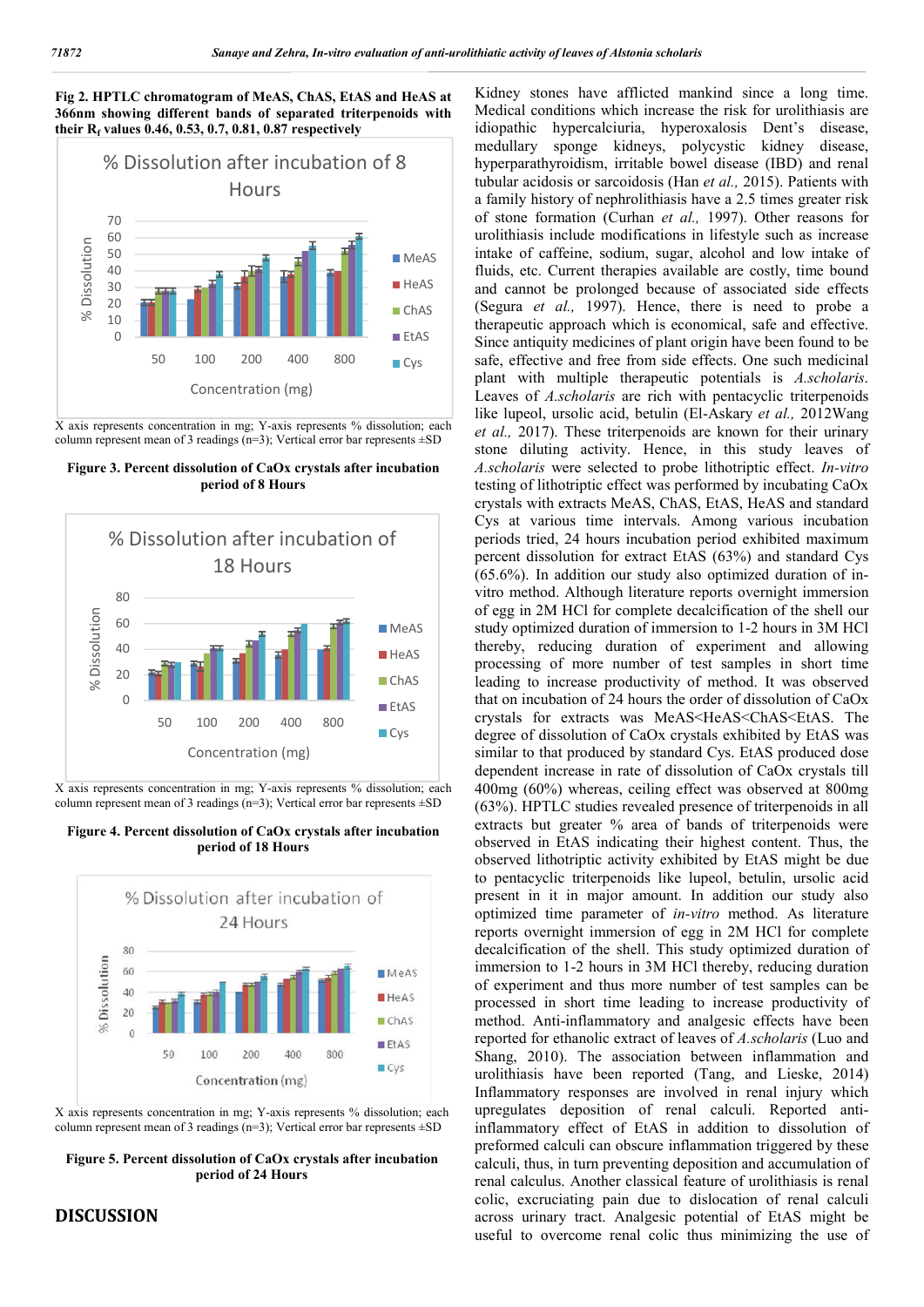painkillers such as corticosteroids and narcotic analgesic which carries risk of severe side effect. Oxidative stress is another ailment in pathogenesis of urolithiasis which can be counter acted by anti-oxidant potential of plant (Antony *et al.,* 2011; Arulmozhi *et al.,* 2011). Microbial infection is also very common with this condition, for which antibiotics are prescribed in conventional treatment. These antibiotics are associated with side effects like constipation or diarrhea, nausea and vomiting, decrease in gut flora, etc. Leaves of *A.scholaris* have been known for its anti-microbial (Parcha *et al.,* 2013) and anti-bacterial (Antonty *et al.,* 2014) effects, thus can replace antibiotics in pharmacotherapy of urolithiasis. Thus multiple drug therapy required for treatment of urolithiasis to get analgesic, anti-inflammatory, anti-oxidant and anti-microbial effects can be obtained by administration of one single extract of *A. scholaris*. In addition present *in vitro* study demonstrated kidney stone dissolving potential of *A. scholaris.* Thus *A.scholaris* can prove potential herbal candidate for treatment of urolithiasis if explored further.

#### **Conclusion**

Thus our study unfolds lithotriptic activity of leaves of *Alstonia scholaris*. The observed effect might be due to presence of rich content of pentacyclic triterpenoids. In future, EtAS can be further explored *in-vivo* to elucidate mode of action for observed lithotriptic effect.

### **Glossary of Abbreviations:**

*A.scholaris - Alstonia scholaris* AR – Analytical Reagent ASR – Anisaldehyde Sulphuric acid Reagent CaOx – Calcium Oxalate ChAS – Chloroform extract of leaves of *Alstonia scholaris* Cys – Cystone ESWL – Extracorporeal Shockwave Lithotripsy EtAS – Ethanolic extract of leaves of *Alstonia scholaris* HPTLC – High Performance Thin Layer Chromatography HeAS – Hydro-ethanolic extract of leaves of *Alstonia scholaris* HCl – Hydrochloric acid  $H_2SO_4$  – Sulphuric acid IBD – Irritable Bowel Disease  $KMnO<sub>4</sub> - Potassium permanganate$ MeAS – Methanolic extract of leaves of *Alstonia scholaris* NaOH – Sodium hydroxide  $R_f$  – Retention factor SPM – Semi-permeable membrane TLC – Thin Layer Chromatography

**Conflict of Interest:** The authors of this research article declare no potential conflict of interest.

**Funding Source:-**None.

### **REFERENCES**

- Antonty, M., Shekhar, M.C., Thankamani, V. 2014. Antibacterial activity of plant extracts of *Alstonia scholaris*. *International Journal of Pharmacognosy and Phytochemical Research*, 5(4):285-291.
- Antony, M., Menon, D. B., Joel, J., MS, D.L., Arun, K., Thankamani, V. 2011. Phytochemical analysis and antioxidant activity of *Alstonia scholaris.Pharmacognosy Journal*; 3(26): 13-18.
- Arulmozhi, S., Mazumder, P.M., Sathiyanarayanan, L., Ashok, P. 2011. Anti-arthritic and antioxidant activity of leaves of Alstonia scholaris Linn. R.Br. *European Journal of Integrative Medicine*, 3(2): e83-e90.
- Atodariya, U., Barad, R., Upadhyay, S., Upadhyay, U. 2013. Anti-Urolithiatic Activity of Dolichos Biflorus seeds. *Journal of Pharmacognosy and Phytochemistry*, 2(2): 209-213.
- Bansode, P.A., Raichure, G.R., Lendave, M.A., Kolekar, D.M., Awtade, K.V., Kedar, P.R., Lawate, S.J. 2015. Urolithiatic activity of Launea procumbens against calcium oxalate and calcium phosphate stones. *European Journal of Biomedical and Pharmaceutical Sciences,*2(2): 260-268.
- Bouanani, S., Henchiri, C., Migianu-Griffoni, E., Aouf, N., Lecouvey, M. 2010. Pharmacological and toxicological effects of Paronychia argentea in experimental calcium oxalate nephrolithiasis in rats. *J Ethnopharmacol*, 129: 38-45.
- Curhan, G.C., Willett, W.C., Rimm, E.B., Stampfer, M.J. 1997. Family history and risk of kidney stones. *J Am Soc Nephrol*, 8:1568-73.
- El-Askary, HI., El-Olemy, MM., Salama, MM., Sleem, AA., Amer, MH. 2012. Bioguided isolation of pentacyclictriterpenes from the leaves of *Alstoniascholaris* (Linn.) R. Br. Growing in Egypt. *Natural Product Research*, 26: 1755-1758.
- Ghodasara, J., Pawar, A., Deshmukh, C., Kuchekar, B. 2010. Inhibitory effect of rutin andv curcumin on experimentallyinduced calcium oxalate urolithiasis in rats. *Pharmacogn. Res*, 2:388–392.
- Grases, F., Prieto, R.M., Fernandez-Cabot, R.A., Costa-Bauzá, A., Tur, F., Torres, J.J. 2015. Effects of polyphenols from grape seeds on renal lithiasis. *Oxid. Med. Cell. Longev*, 813737
- Han, H., Segal, A.M., Seifter, J.L., Dwyer, J.T. 2015. Nutritional Management of Kidney Stones (Nephrolithiasis). *Clin Nutr Res*, 4:137-152.
- Kanlaya, R., Singhto, N., Thongboonkerd, V. 2016. EGCG decreases binding of calcium oxalate monohydrate crystals onto renal tubular cells via decreased surface expression of alpha-enolase. *J. Biol. Inorg. Chem*, 21: 339–346.
- Khare, P., Mishra, V.K., Kakkar, A., Bais, N., Singh, R. 2014. Study on in-vitro anti-lithiatic activity of Phyllanthus niruri Linn. Leaves by Homogenous precipitation and turbiditory method. *International Journal of Pharmacy and Pharmaceutical Sciences*, 6(4): 124-127.
- Luo, X.D., Shang, J,H. 2010. Pharmacological evaluation of *Alstonia scholaris*: Anti-inflammatory and analgesic effects. *Journal of Ethnopharmacology*, 129(2): 174-181.
- Noorafshan, A., Karbalay-Doust, S., Karimi, F. 2013. Diosmin reduces calcium oxalate deposition and tissue degeneration in nephrolithiasis in rats: A stereological study. *Korean J. Urol.* 54: 252–257.
- Palve, A., Shetty, P., Pimpliskar, M., Jadhav, R.N. 2015. HPTLC method for qualitative determination of phytochemical compounds in extract of Sterculia lychnophora. *IJRAP*, 6(3): 358-365.
- Parcha, V., Ghosh, B., Nair, A., Mittal, R. 2003. Antimicrobial activity of *Altsonia scholaris* leaf extracts. *Indian drugs*, 40(7):412-413.
- Patel, P.K., Vyas, B.A., Joshi, S.V., Gandhi, T.R. 2016. Evaluation of antiurolithiatic effect of pedalium murex fruit extract in ethylene glycol-induced nephrolithiasis in rat. *Indian J Pharm Sci,* 78(2):231-239.
- Pawar, A.T., Vyawahare, N.S. 2015. Anti-urolithiatic activity of standardized extract of Biophytum sensitivum against zinc disc implantation induced urolithiasis in rats. *J Adv Pharm Technol Res,* 6(4): 176–182.
- Pratap,B., Chakraborthy, G.S., Mogha,N. 2013. Complete aspects of *Alstoniascholaris*. *International journal of pharm tech research*, 5: 17-26.